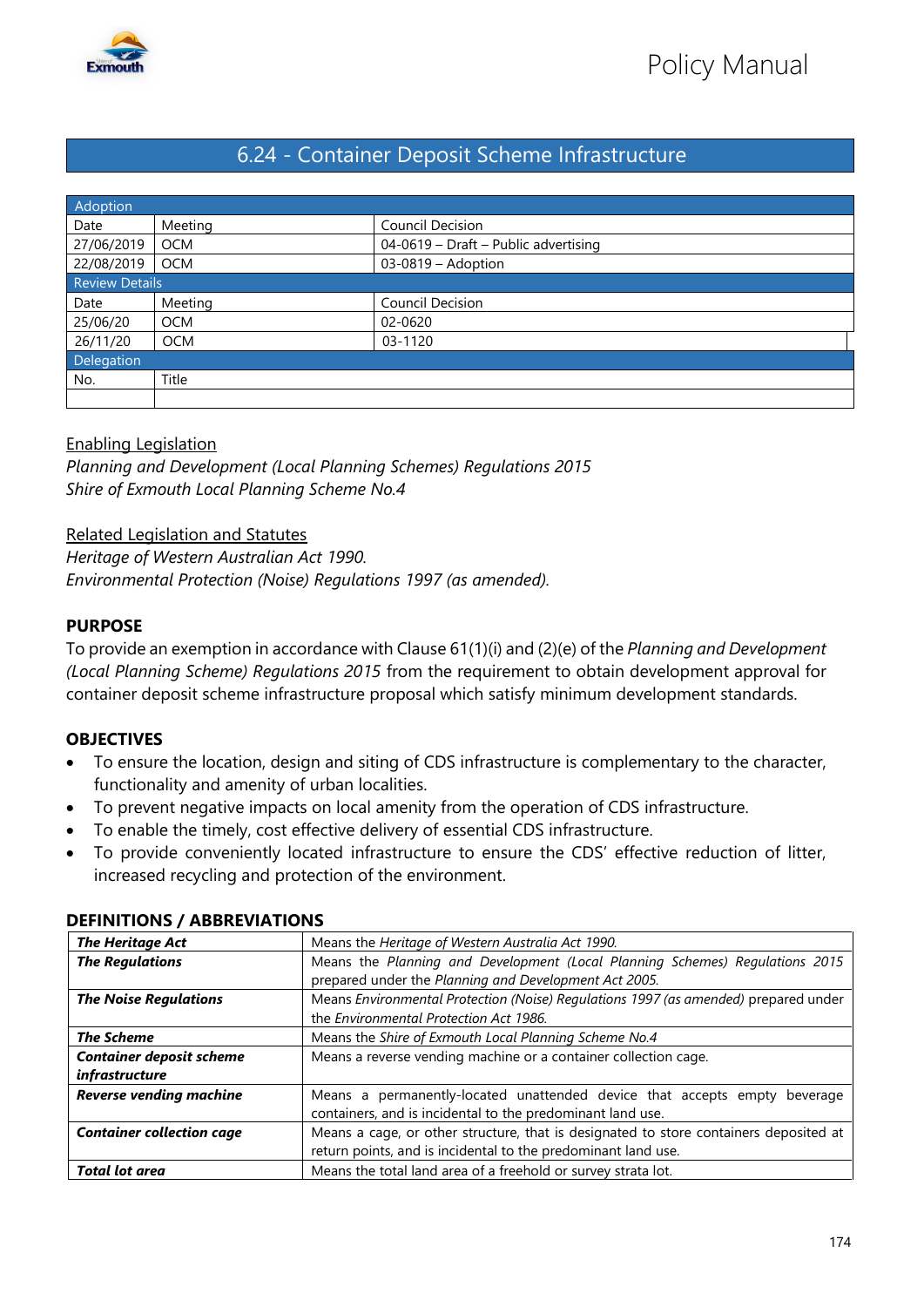

#### **STATUTORY PROVISIONS**

Development approval will not be required for container deposit scheme infrastructure proposals that comply with the provisions of this policy, in accordance with Clause 61(1)(i) and (2)(e) of the deemed provisions of the scheme provided for by the Regulations, unless the development is proposed on land in a place that is:

- 1. Entered in the Register of Heritage Places under the Heritage Act; or
- 2. The subject of an order under Part 6 of the Heritage Act; or
- 3. Included on a heritage list prepared in accordance with the Scheme; or
- 4. Within an area designated under the Scheme as a heritage area; or
- 5. The subject of a heritage agreement entered into under section 29 of the Heritage Act.

Container deposit scheme infrastructure proposed to be erected on a temporary basis of not more than 48 hours within a 12 month period are typically exempt from approval, as per the requirements of Clause 61(1)(f) and (2)(d) of the deemed provisions provided in the Regulations and contained within the Scheme. As such, the policy provisions would not apply.

|     | 1. Specified exemption                                                                               |  |  |
|-----|------------------------------------------------------------------------------------------------------|--|--|
| 1.1 | The development or operation of a large reverse vending machine is development for which             |  |  |
|     | development approval is not required where it complies with all the relevant development             |  |  |
|     | standards outlined below (unless otherwise agreed by the local government), and may take place       |  |  |
|     | in any zone, with the exception of:                                                                  |  |  |
|     | (a) Residential, urban development, and special residential zones; and                               |  |  |
|     | (b) Rural, rural residential, and rural smallholding zones.                                          |  |  |
| 1.2 | The development of a container collection cage is development for which development approval         |  |  |
|     | is not required where it complies with all the relevant development standards outlined below         |  |  |
|     | (unless otherwise agreed by the local government), and may take place in any zone, including a       |  |  |
|     | residential or rural zone or public purpose reserve where the land is lawfully used for the purposes |  |  |
|     | of:                                                                                                  |  |  |
|     | (a) Civic use; and/or                                                                                |  |  |
|     | (b) Community purpose; and/or                                                                        |  |  |
|     | (c) Educational establishment.                                                                       |  |  |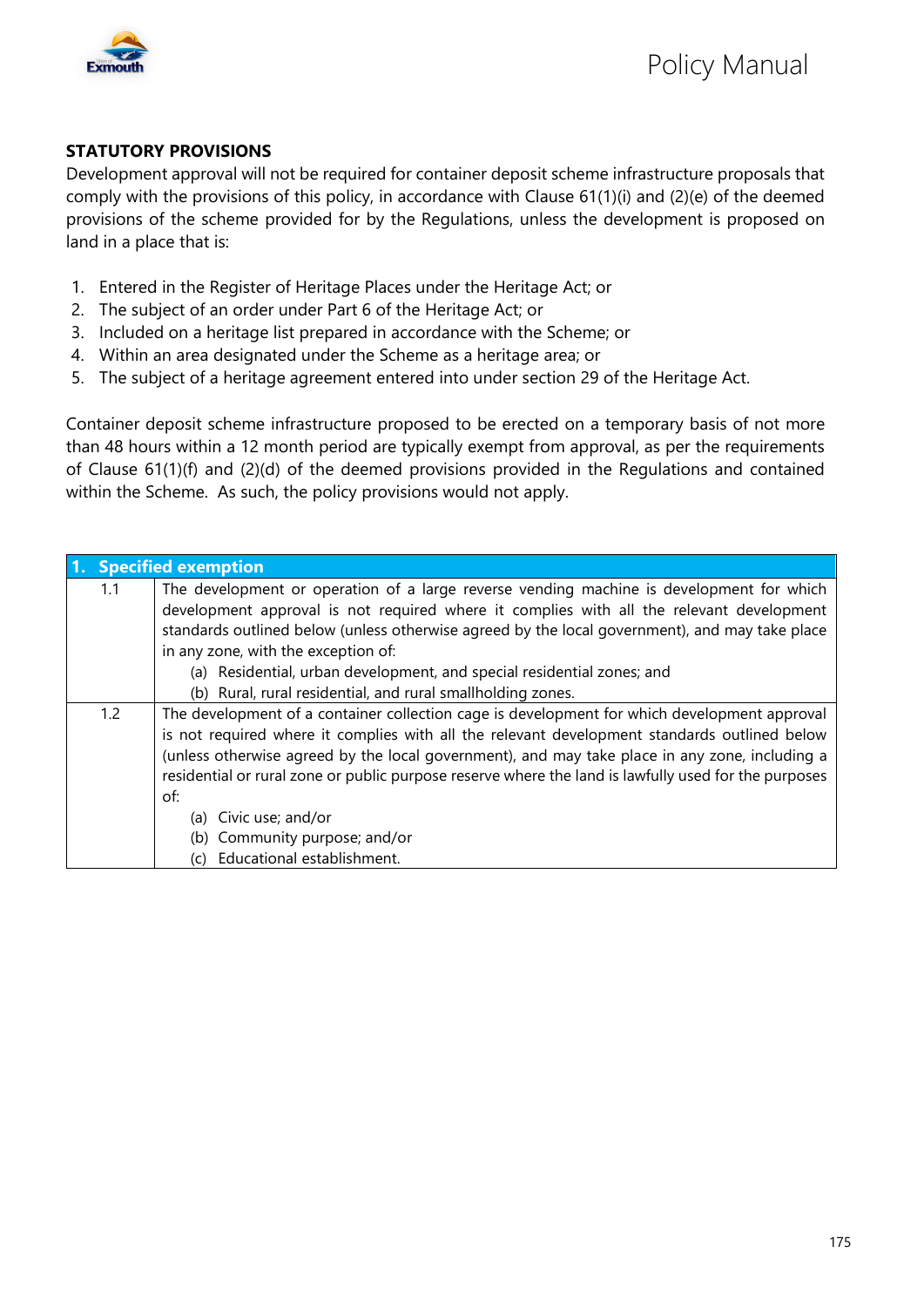

### **POLICY PROVISIONS**

|                            | 2. Development standards                                                                                                                                                                                                                                                                                                                                                                                                                                                       |  |  |
|----------------------------|--------------------------------------------------------------------------------------------------------------------------------------------------------------------------------------------------------------------------------------------------------------------------------------------------------------------------------------------------------------------------------------------------------------------------------------------------------------------------------|--|--|
| General                    |                                                                                                                                                                                                                                                                                                                                                                                                                                                                                |  |  |
| 2.1                        | Where the development of a large reverse vending machine and/or container collection cage is<br>proposed, the infrastructure must not result in any change to the approved land use in a way that<br>would result in the use no longer complying with any relevant development standard and/or<br>requirements of the Scheme.                                                                                                                                                  |  |  |
| Location                   |                                                                                                                                                                                                                                                                                                                                                                                                                                                                                |  |  |
| 2.2                        | Where the development of a large reverse vending machine and/or container collection cage is<br>proposed, the infrastructure must not be erected within 10 metres of an adjoining lot boundary that<br>accommodate a residential use.                                                                                                                                                                                                                                          |  |  |
| 2.3                        | Where the development of a reverse vending machine and/or container collection cage is proposed,<br>the infrastructure must not restrict any vehicular or pedestrian access to or from, the entry to any<br>building on, the land on which the infrastructure is located.                                                                                                                                                                                                      |  |  |
| 2.4                        | Where the development of a large reverse vending machine and/or container collection cage is<br>proposed, the infrastructure must not obstruct the operation of, or access to, any utility service on the<br>land on which the infrastructure is located or on adjacent land.                                                                                                                                                                                                  |  |  |
| 2.5                        | Where the development of a large reverse vending machine and/or container collection cage is<br>proposed, to preserve pedestrian and vehicular sightlines, and servicing access, the infrastructure<br>must not be erected within two (2) metres of any road reserve or right-of-way intersection or<br>crossover, and shall be located in such a way that it does not reduce existing car park sightlines, aisle<br>widths and manoeuvring spaces.                            |  |  |
| 2.6                        | Where the development of a container collection cage is proposed, the collection cage must be<br>located in a car park or service area to be visually unobtrusive, and must be secured, locked and<br>immovable.                                                                                                                                                                                                                                                               |  |  |
| <b>Visual amenity</b>      |                                                                                                                                                                                                                                                                                                                                                                                                                                                                                |  |  |
| 2.7                        | Where the development of a large reverse vending machine and/or container collection cage is<br>proposed outdoors, placement of the infrastructure must not result in the removal of any vegetation,<br>landscaping or street tree.                                                                                                                                                                                                                                            |  |  |
| 2.8                        | Where the development of large reverse vending machine and/or container collection cage is<br>proposed outdoors, the infrastructure must be constructed and clad with low-reflective, graffiti-<br>resistant materials, which provide protection from the elements and, where not consisting of<br>promotional or branding material approved under the operation of the container deposit scheme, are<br>consistent in colour and finish to that of nearby existing buildings. |  |  |
| 2.9                        | Where the development of large reverse vending machine and/or container collection cage is<br>proposed outdoors, the infrastructure must not display any advertising signage other than<br>promotional or brand signage approved under the operation of the container deposit scheme.                                                                                                                                                                                          |  |  |
| 2.10                       | Where the development of large reverse vending machine is proposed outdoors, and the<br>infrastructure exceeds a development footprint of 10 square metres, bins for the removal of waste or<br>recyclable materials not accepted by the infrastructure are to be provided, and serviced regularly to<br>maintain the amenity of the area, at a rate of one (1) waste bin and 0.5 recycling bins (both 240L in<br>volume) per 10 square metres of development footprint.       |  |  |
| <b>Operational amenity</b> |                                                                                                                                                                                                                                                                                                                                                                                                                                                                                |  |  |
| 2.11                       | Where the development of a large reverse vending machine and/or container collection cage is<br>proposed, the operation of the infrastructure must not prejudicially affect the amenity of the locality<br>due to the emission of light, noise, vibration, electrical interference, smell or any other by-product.                                                                                                                                                             |  |  |
| 2.12                       | Where the development or operation of large reverse vending machine is proposed adjacent to land<br>that accommodates a residential use, the machine must operate only between the approved opening<br>hours of the predominant land use, or in the absence of any other use:<br>(a) Between 7.00 am and 7.00 pm Monday to Saturday; and                                                                                                                                       |  |  |